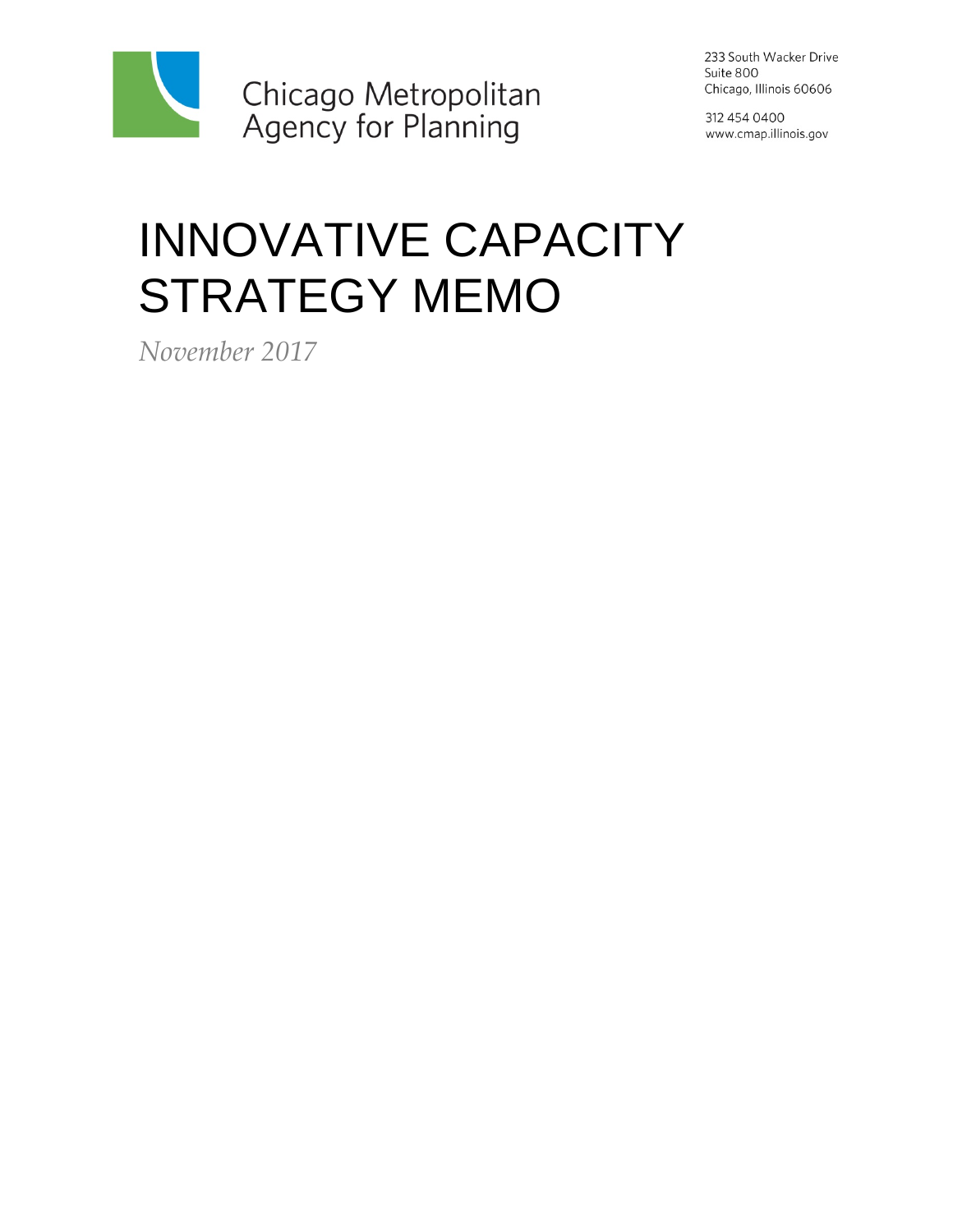# **Table of Contents**

| Leverage location advantages in workforce and transportation infrastructure11                 |    |
|-----------------------------------------------------------------------------------------------|----|
|                                                                                               |    |
|                                                                                               |    |
| Support initiatives to further grow and concentrate the region's traded clusters13            |    |
| Leverage economic assets as a leading hub of transportation innovation 15                     |    |
| Pursue inclusive growth by promoting entrepreneurship and prioritizing occupations that offer |    |
|                                                                                               | 15 |
|                                                                                               | 16 |

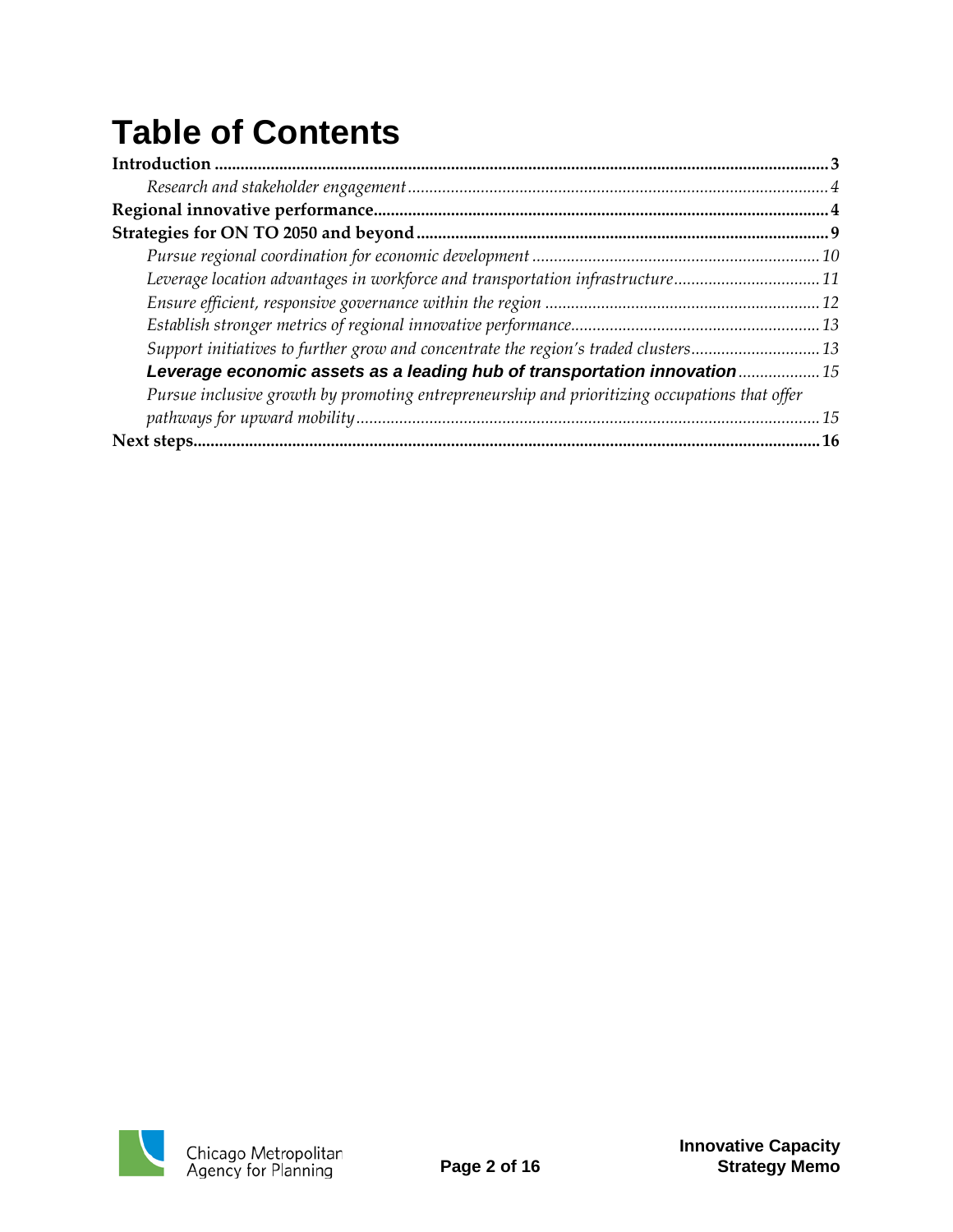## <span id="page-2-0"></span>**Introduction**

Innovation fuels economic growth and improves our quality of life. The process of conceiving and developing new ideas, technologies, companies, and industries helps bring improved goods and services to market. These can provide better functionality, more affordable prices, or entirely new offerings, benefiting both companies and their customers. As the global economy evolves, sustainable and resilient growth increasingly depends on the Chicago region's capacity to transform new ideas into higher productivity and greater competitiveness. Public strategies can create the conditions for such innovation to fuel longer, more sustained and inclusive economic growth.[1](#page-2-1) Despite being imbued with substantial economic assets, available data indicates the region lags behind peer regions in terms of research, commercial development, and entrepreneurial activity.

Innovation can take many forms and occurs throughout the economy. Rapid technological changes are often the most prominent examples, such as recent advances in artificial intelligence, advanced materials, and the digitalization of services.[2](#page-2-2) New, unforeseeable industries can arise as these breakthroughs find applications throughout the economy.[3](#page-2-3) However, other forms of innovation can also generate important economic benefits, such as a better way of operating a business. More subtle process innovations can help businesses reduce errors, increase output, and improve quality and speed beyond current capabilities. For example, advances in data analytics have allowed businesses to reorganize production and distribution, finding new efficiencies.<sup>[4](#page-2-4)</sup> Based on the recommendations established in the GO TO 2040 plan, CMAP's policy and planning work aimed to support the full range of innovative and entrepreneurial activities that contribute to economic vitality.

Because the private sector drives innovation, the role of the public sector is to find ways to help spur innovation by supporting institutions, relationships, and the essential components of a modern economy like high-quality education and infrastructure. Policy and programs aimed at spurring innovation should focus primarily on supporting dense, dynamic economic activity in the Chicago region. In addition to economic development, ON TO 2050 will emphasize entrepreneurial growth and the adoption of innovations among incumbent businesses, while acknowledging the vital role and importance of new idea generation and development. CMAP continues to support the work of other organizations striving to improve our region's position at the cutting edge of scientific, technological, and commercial breakthroughs.

<span id="page-2-4"></span><sup>4</sup> Manyika et al. *A future that works*.



<span id="page-2-1"></span><sup>&</sup>lt;sup>1</sup> National Science and Technology Council, "National Network for Manufacturing Innovation Program: Annual Report," (Executive Office of the President, 2016), [https://www.manufacturing.gov/files/2016/02/2015-NNMI-Annual-](https://www.manufacturing.gov/files/2016/02/2015-NNMI-Annual-Report.pdf)[Report.pdf.](https://www.manufacturing.gov/files/2016/02/2015-NNMI-Annual-Report.pdf) 

<span id="page-2-2"></span><sup>2</sup> James Manyika, Michael Chui, Mehdi Miremadi, Jacques Bughin, Katy George, Paul Willmott, and Martin Dewhurst, *A future that works: automation, employment, and productivity*, (McKinsey Global Institute, 2017).

<span id="page-2-3"></span><sup>3</sup> CMAP ON TO 2050 memo, "Alternative Futures: Transformed Economy," 2017, [http://www.cmap.illinois.gov/onto2050/futures/economy.](http://www.cmap.illinois.gov/onto2050/futures/economy)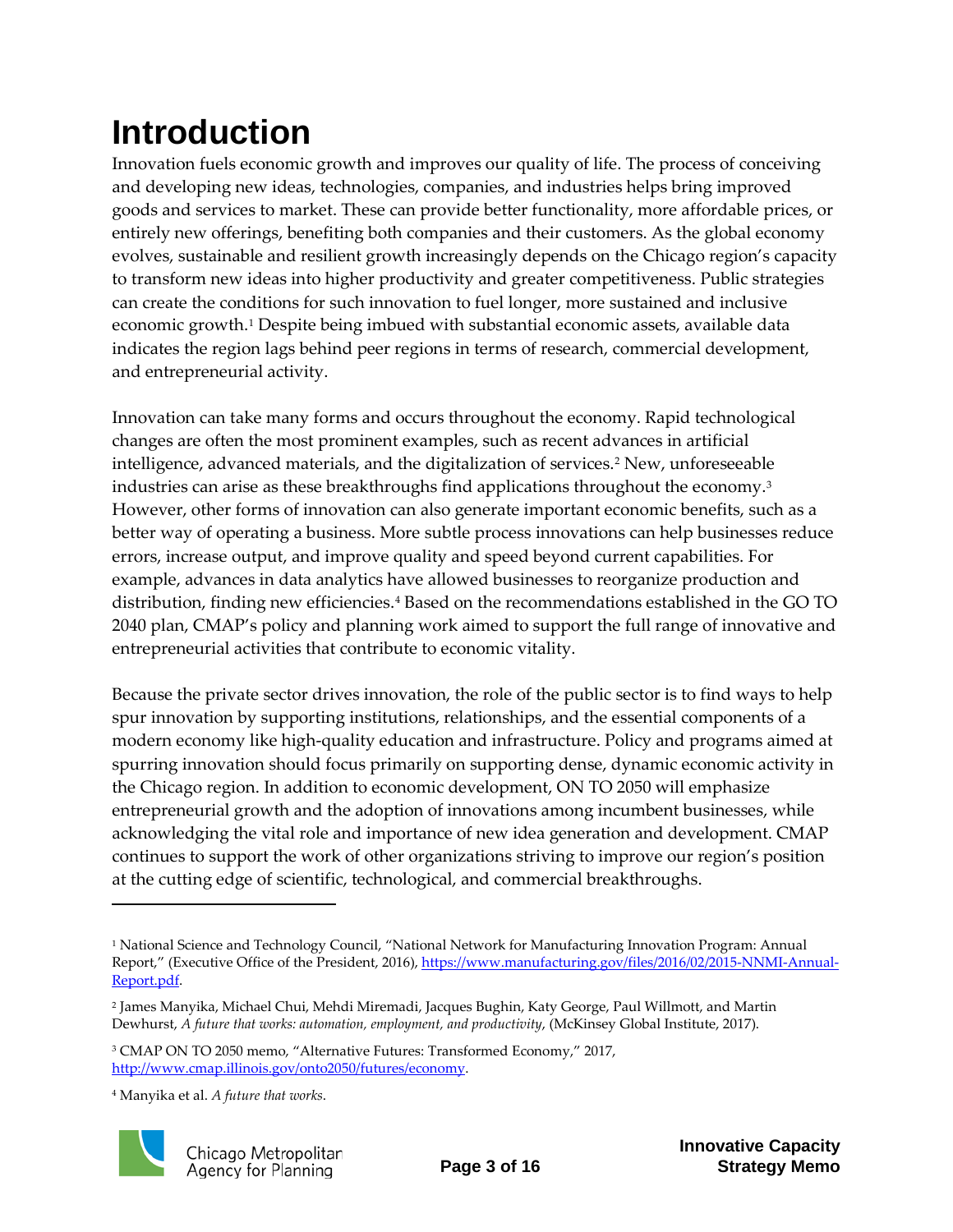Acting on the CMAP Board's guidance, ON TO 2050 strategy papers aim to refine existing policies, explore limited new policy areas, and develop more specific implementation strategies. This strategy memo focuses on major shifts in the region's innovative capacity since GO TO 2040 was adopted. As in the previous plan, ON TO 2050 will primarily emphasize innovation as the product of vibrant economic activity and high-quality human capital. Continued efforts to bolster the region's innovative capacity are necessarily predicated on support for the region's existing economic strengths and assets. Its will inform ON TO 2050 recommendations to retain high-quality talent and businesses, nurture industry clusters, and foster strong economic and productivity growth. This memo is one of three that develop strategies to improve the region's economic resilience; two others discuss regional economic development and human capital.

#### <span id="page-3-0"></span>*Research and stakeholder engagement*

To develop this strategy, CMAP staff reviewed literature, analyzed data, identified major policy developments since GO TO 2040, and consulted partners at organizations that directly impact innovation goals. Stakeholders included individuals working in sub-regional economic and community development, incubators, applied innovation programs, education and training funding, and economic development research. Stakeholders helped to identify the region's emerging needs for fostering innovative capacity and how long-range planning can bolster the entrepreneurial opportunities available to residents and businesses.

CMAP staff also solicited feedback on the strategy from the agency's working committees, particularly the Economic Development and Human and Community Development working committees. Both the interviews and presentations to the working committees provided feedback on the relationship between improved innovative capacity and efforts to further strengthen the region's economic and workforce development. Such feedback helped shape and refine the recommendation in this report.

### <span id="page-3-1"></span>**Regional innovative performance**

The Chicago region has the types of economic assets to support innovation -- world class research institutions, a diverse industry mix, and a high-quality labor force. Yet, available data indicate the region continues to fall short of peer regions in economic growth and the commercial development of new ideas. Since the 2007-09 recession, metropolitan areas have experienced uneven progress in translating product and business innovations into new regional economic growth.<sup>[5](#page-3-2)</sup> Although the Chicago metropolitan economy -- the third largest in the U.S. -- is a global economic center, indicators show that the region's post-recession growth (2009-15)

<span id="page-3-2"></span><sup>5</sup> Richard Shearer, Alec Friedhoff, Isha Shah, and Alan Berube. *Metro Monitor: an index of inclusive economic growth in the 100 largest U.S. metropolitan areas,* (Brookings Institution, 2017).

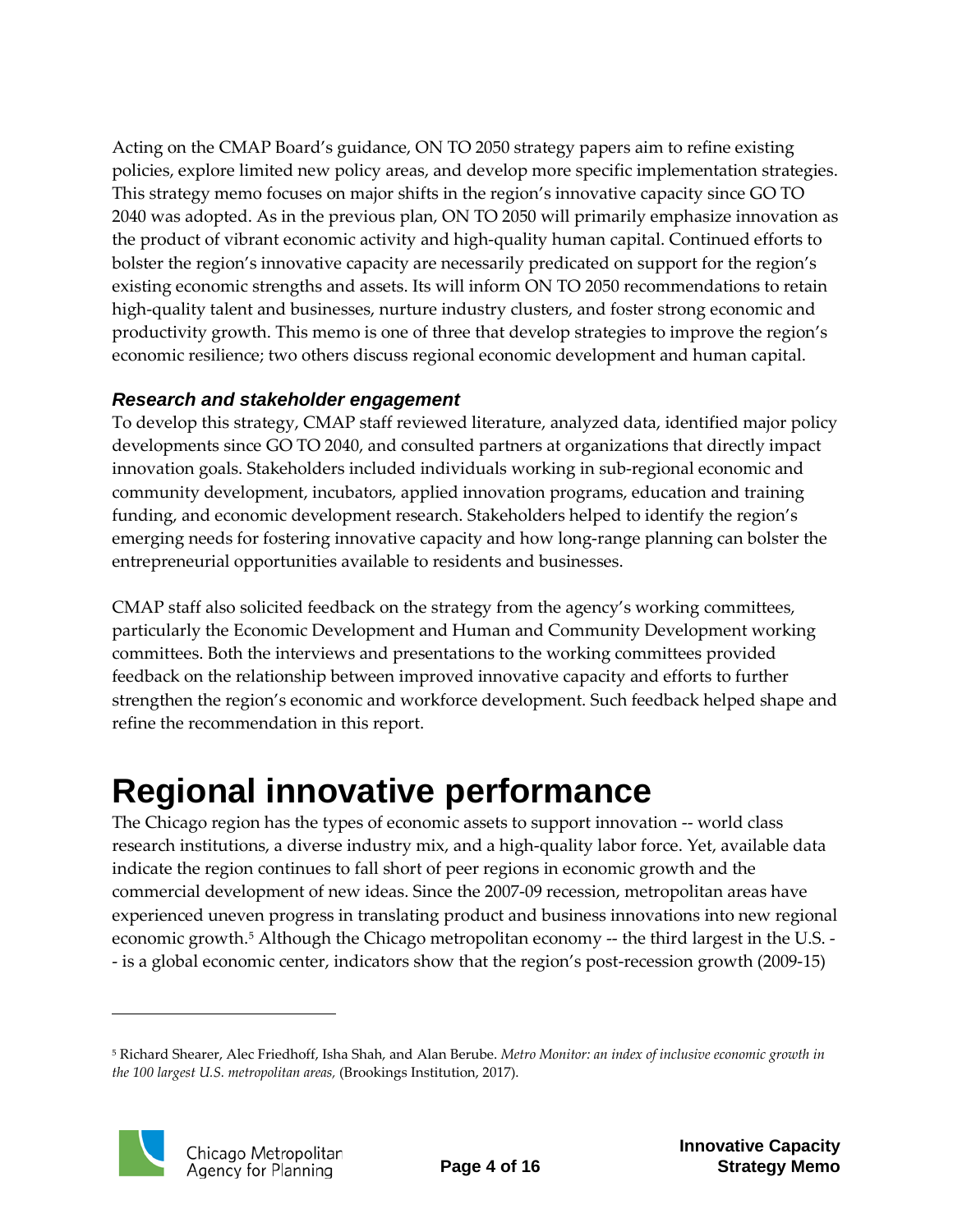ranks just 59th among the 100 largest U.S. metropolitan economies.<sup>6</sup> Several macro issues – stagnant population growth, fiscal challenges, and economic disparities -- are constraining economic growth. While innovation is not easy to measure with precision, available indicators suggest that slower rates of innovation and entrepreneurship likewise contribute to the widening gap between the region and its peers, like Boston, Los Angeles, New York, and San Francisco.

Because invention and innovation can be a long-term and expensive process, one key measure of an innovative economy is research and development (R&D) activity among incumbent businesses. The private sector necessarily leads this process to develop and commercialize new ideas, and provides the majority of such R&D investments. In comparison to peer regions, the Chicago region performs less business R&D activity paid for by the companies themselves or other funders, such as federal and state governments or institutional collaborations.[7](#page-4-1) However, recent research demonstrates that such measures of R&D expenditures may underestimate other business investments that also spur productivity growth.<sup>[8](#page-4-2)</sup> Intangible investments -- like employee training or nonscientific product and organizational development -- may become more important as industry trends towards the caring professions, predictive analytics, and outsourced business services continue.[9](#page-4-3) Programs like the Illinois Manufacturing Excellence Center (IMEC) or the Digital Manufacturing and Design Innovation Institute (DMDII) offer examples of how the public sector can collaborate closely with the private sector and to support such practices.

Innovative growth requires the commercial development of newly invented products and services. Patents can encourage innovation by granting inventors exclusive rights to use, sell, or license an invention for a set period of time. These rights help businesses and institutions to capitalize on their investments in R&D by giving them a competitive edge in the marketplace, helping to drive prosperity. Employees in U.S. industries with higher than average levels of intellectual property and patenting earn 46 percent more than those in other industries, despite no significant difference in education levels.[10](#page-4-4) In 2016, metropolitan Chicago produced 3,826

<span id="page-4-4"></span><sup>10</sup> Justin Antonipillai and Michelle K. Lee, *Intellectual Property and the U.S. Economy: 2016 Update* (Economics and Statistics Administration an U.S. Patent and Trademark Office, 2016), [https://esa.gov/sites/default/files/ip-and-the-us](https://esa.gov/sites/default/files/ip-and-the-us-economy-september-2016.pdf)[economy-september-2016.pdf.](https://esa.gov/sites/default/files/ip-and-the-us-economy-september-2016.pdf)



<span id="page-4-0"></span><sup>6</sup> CMAP analysis of U.S. Bureau of Economic Analysis data. For the purpose of making like comparisons, the geography included extends beyond the seven-county CMAP region to include the entire tristate, 14-county Metropolitan Statistical Area (MSA).

<span id="page-4-1"></span><sup>7</sup> CMAP analysis of National Science Foundation data.

<span id="page-4-2"></span><sup>8</sup> Lee Branstetter and Daniel Sichel, "The case for an American productivity revival," *Policy Brief* no. 17-26 (Peterson Institute for International Economics, 2017).

<span id="page-4-3"></span><sup>9</sup> Carol Corrado, Charles Hulten, and Daniel Sichel. "Intangible Capital and Economic Growth," *Review of Income and Wealth* 55, no. 3 (2009): 661–85.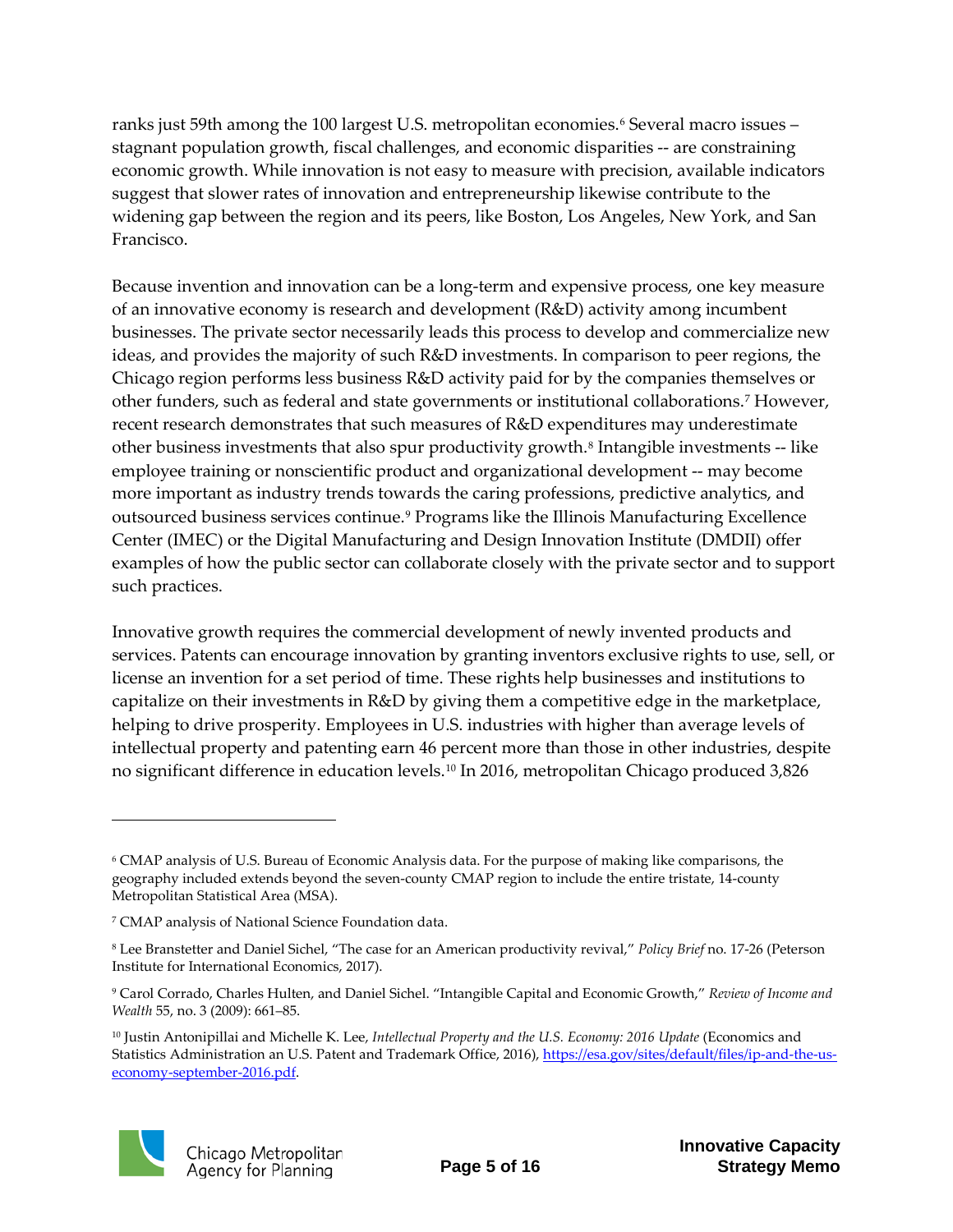U.S. utility patents<sup>[11](#page-5-0)</sup> -- well ahead of its prior peaks with a slight decrease since 2014 that was mirrored in peer regions.[12](#page-5-1) Increased levels of R&D expenditures nationwide and a surge in information technologies have fueled patenting growth in recent years.[13](#page-5-2) However, the region has consistently patented fewer invented products and services than other regions over the last decade, producing 31,850 patents between 2007-16 and ranking seventh among U.S. metropolitan areas. This performance is well below major patenting centers in the San Francisco-San Jose (180,597 patents) and New York (65,052) areas, as well as smaller regions like Seattle (39,837). While many factors can effect patenting trends, a region's industry mix - particularly among more intellectual property-intensive industries -- can play a key role.

Some innovative goods, services, and technologies reach the commercial market through new business startups. Venture capital plays a key role in the startup process by providing support for development and marketing costs before these companies are financially sustainable or able to access traditional financing. Tracking these investment deals serves as an indicator of both the region's innovation and competitiveness. In 2016, the State of Illinois attracted 141 venture capital deals, and the average investment was worth \$7.8 million, compared to the U.S. average of \$12.6 million. As with patenting levels, peer regions took a substantially larger share of national venture capital deals (Figure 1) due in part to their industry mix. Venture capital deals tend to be high-risk, high-reward investments and focused in high-growth sectors. A small group of industries -- including Software, Biotechnology, Media and Entertainment, and Information Technology Services -- attract the majority of both investment deals and dollars. Northern California (which encompasses the San Francisco Bay Area, including Silicon Valley) has a particularly high concentration of such industries and accounts for approximately a third of all venture capital deals in the U.S.

<span id="page-5-2"></span><sup>13</sup> National Science Foundation, *National Patterns of R&D Resource: 2014-15 Data Update*, (National Center for Science and Engineering Statistics, 2017)[, https://www.nsf.gov/statistics/2017/nsf17311/.](https://www.nsf.gov/statistics/2017/nsf17311/)



<span id="page-5-0"></span><sup>11</sup> Utility patents are referred to as "patents of invention" issued for a new useful process or product.

<span id="page-5-1"></span><sup>&</sup>lt;sup>12</sup> CMAP Regional Economic Indicators website[, http://www.cmap.illinois.gov/economy/regional-economic](http://www.cmap.illinois.gov/economy/regional-economic-indicators/innovation)[indicators/innovation.](http://www.cmap.illinois.gov/economy/regional-economic-indicators/innovation)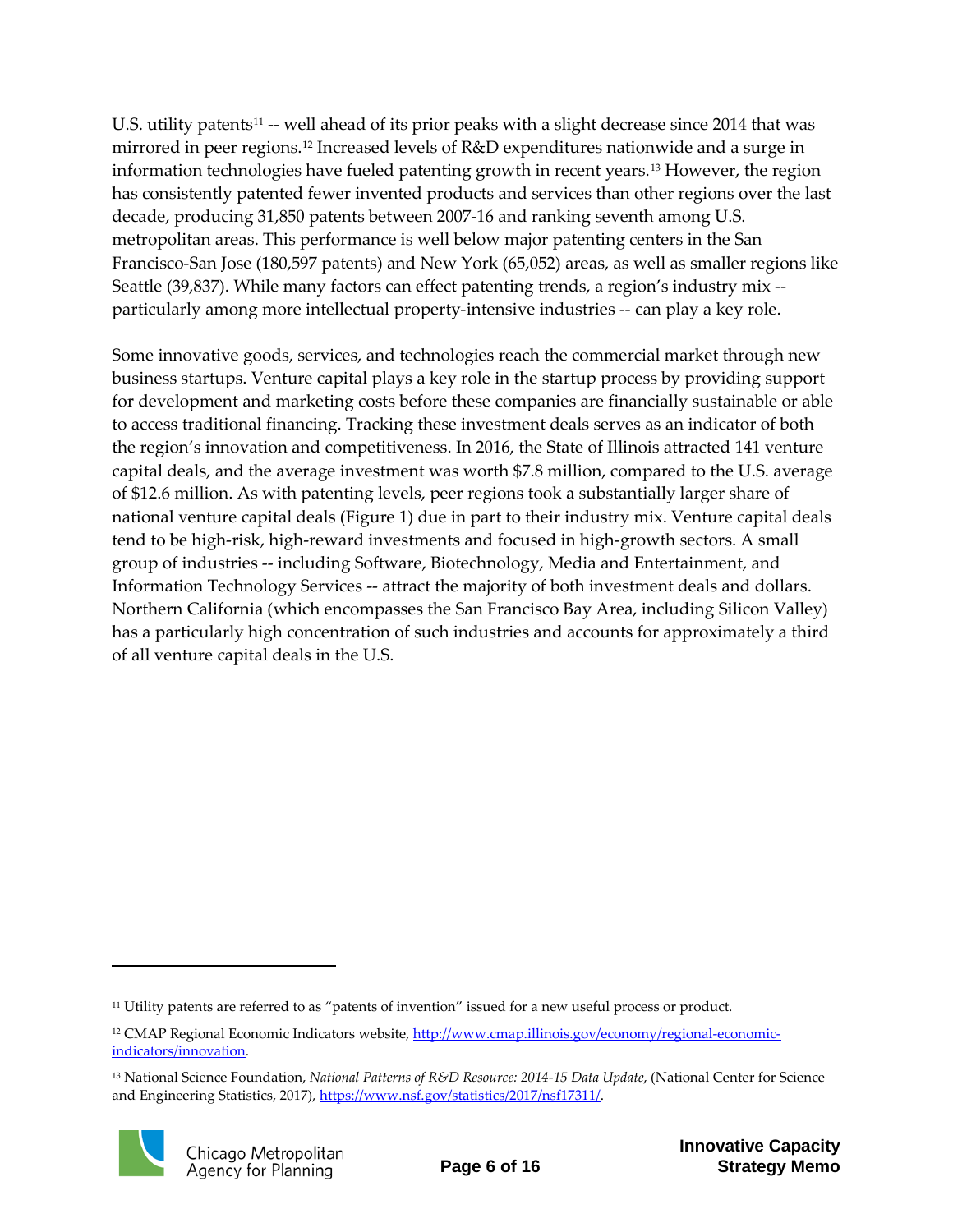#### **Figure 1.**



An inclusive, high-quality labor force spurs innovation in two ways: by developing more innovative ideas and by implementing those ideas more readily. The quality of our innovations can benefit from diversifying the voices contributing to their development.[14](#page-6-0) At the same time, the diffusion of new technologies and processes requires mobilizing our full inventive talent at all skill levels. As new innovations find uses throughout the economy, workers in most

<span id="page-6-0"></span><sup>14</sup> Laurel Smith-Doerr, Sharla N. Alegria, and Timothy Sacco. "How diversity matters in the U.S. science and engineering workforce: a critical review considering integration in teams, fields, and organizational contexts," *Engaging Science, Technology, and Society* 3 (2017): 139-153.

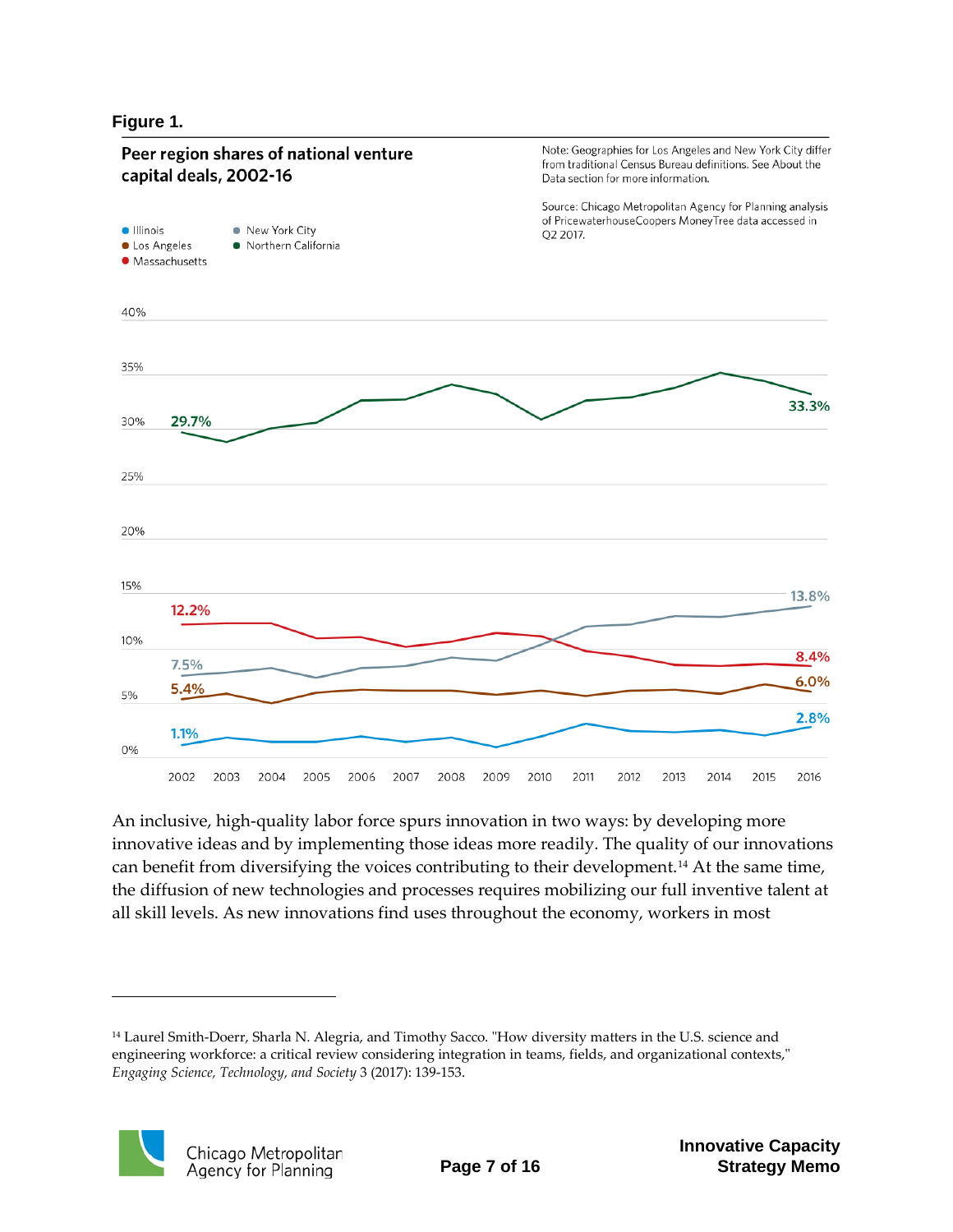occupations and at all skill levels will need to be equipped to use them to accomplish a wide range of creative and problem-solving tasks.[15](#page-7-0)

Today, large segments of metropolitan Chicago's human capital are effectively excluded from participating in innovation and entrepreneurship. African American and Hispanic residents in particular experience persistent disparities in terms of employment, educational attainment, and business financing.<sup>[16](#page-7-1)</sup> These inequities can be particularly concentrated geographically -residents in economically disconnected areas<sup>[17](#page-7-2)</sup> have limited opportunities to advance economically without the access and resources to invest in education, skills acquisition, and entrepreneurship. Over time, these drains on productivity stifle the region's potential for economic growth. Research has found that racial and ethnic diversity, openness to immigrants, and low rates of racial segregation strongly contribute to a region's growth.[18](#page-7-3) These attributes bolster innovation and entrepreneurship growth by broadening the pool of talent and marketdriven inventions available to businesses. Stronger investments in the region's human capital and equity are essential to achieving sustained economic growth.[19](#page-7-4)

Workers employed in science, technology, engineering, and mathematics (STEM) occupations play a particularly significant role in fostering new ideas. As of 2016, STEM occupations represented 12.5 percent -- over 549,000 jobs -- of metropolitan Chicago's total employment, in line with the U.S. average and ahead of peer regions like New York and Los Angeles. Regional STEM employment has closely followed national economic trends since 2001. Yet, the Chicago region has experienced much slower growth in these occupations than in peer metropolitan areas (Figure 2). Creating and retaining a high-quality STEM workforce is essential to achieving broad regional prosperity. Data shows that scientists and engineers apply for patents at a rate eight times higher than the national average.<sup>[20](#page-7-5)</sup> STEM occupations typically experience higher

<span id="page-7-5"></span><sup>20</sup> John Thomasian, *Building a Science, Technology, Engineering, and Math Education Agenda: An Update of State Actions*, (National Governors Association, 2011), [https://www.nga.org/files/live/sites/NGA/files/pdf/1112STEMGUIDE.PDF.](https://www.nga.org/files/live/sites/NGA/files/pdf/1112STEMGUIDE.PDF)



<span id="page-7-0"></span><sup>15</sup>Carl Benedikt Frey and Michael A. Osborne. "The future of employment: how susceptible are jobs to computerisation?" *Technological Forecasting and Social Change* 114, 2017: 254-280.

<span id="page-7-1"></span><sup>&</sup>lt;sup>16</sup> CMAP ON TO 2050 strategy paper, "Inclusive Growth," 2017[, http://www.cmap.illinois.gov/onto2050/strategy](http://www.cmap.illinois.gov/onto2050/strategy-papers/inclusive-growth)[papers/inclusive-growth.](http://www.cmap.illinois.gov/onto2050/strategy-papers/inclusive-growth)

<span id="page-7-2"></span><sup>&</sup>lt;sup>17</sup> Economically disconnected areas refer to neighborhood tracts that have real median household incomes less than 60 percent of the Chicago regional median by household size, and either high-minority populations or low levels of English proficiency relative to regional averages.

<span id="page-7-3"></span><sup>&</sup>lt;sup>18</sup> Randall Eberts, George Erickcek, and Jack Kleinhenz, "Dashboard Indicators for the Northeast Ohio Economy: Prepared for the Fund for Our Economic Future," *Federal Reserve Bank of Cleveland Working Paper* (2006):20.

<span id="page-7-4"></span><sup>19</sup> Christ Benner and Manuel Pastor. *Equity, Growth, and Community: What the Nation Can Learn from America's Metro Areas*. (California: University of California Press, 2015) DOI: [http://dx.doi.org/10.1525/luminos.6.](http://dx.doi.org/10.1525/luminos.6)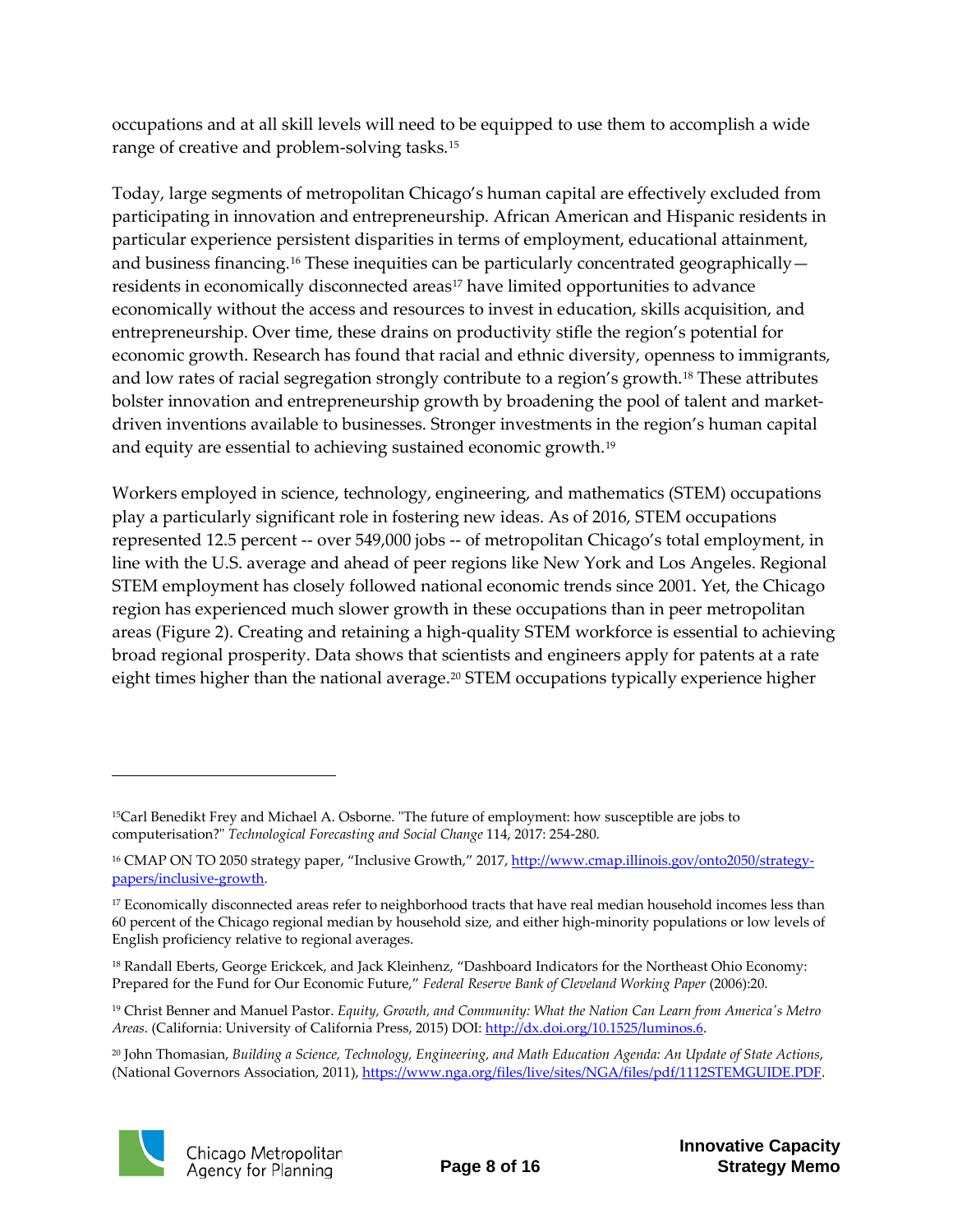levels of job growth and support improved educational attainment, wages, and unemployment rates than non-STEM occupations.[21](#page-8-1)

#### **Figure 2.**

STEM occupation growth in select metropolitan regions, 2001-16

Note: Data from metropolitan Chicago includes only the seven counties of northeastern Illinois; all other regions reflect U.S. Census Bureau metropolitan statistical areas.

Source: Chicago Metropolitan Agency for Planning analysis of Economic Modeling Specialists International data (Emsi 2017.3).



### <span id="page-8-0"></span>**Strategies for ON TO 2050 and beyond**

ON TO 2050 will provide policy and technical guidance on future CMAP work, with a focus on the core agency responsibilities of transportation and land use planning. The following section outlines strategies that CMAP and its partners can undertake to bolster innovation and productivity growth in the Chicago region. Today, the Chicago region has more than 100

<span id="page-8-1"></span><sup>21</sup> Stella Fayer, Alan Lacey, and Audrey Watson, "STEM Occupations: Past, Present, and Future," *Spotlight on Statistics* (U.S. Bureau of Labor Statistics, 2017). David Langdon, George McKittrick, David Beede, Beethika Khan, and Mark Doms, "STEM: Good Jobs Now and for the Future," *ESA Issue Brief* no. 03-11, (U.S. Department of Commerce, Economics and Statistics Administration, 2011).

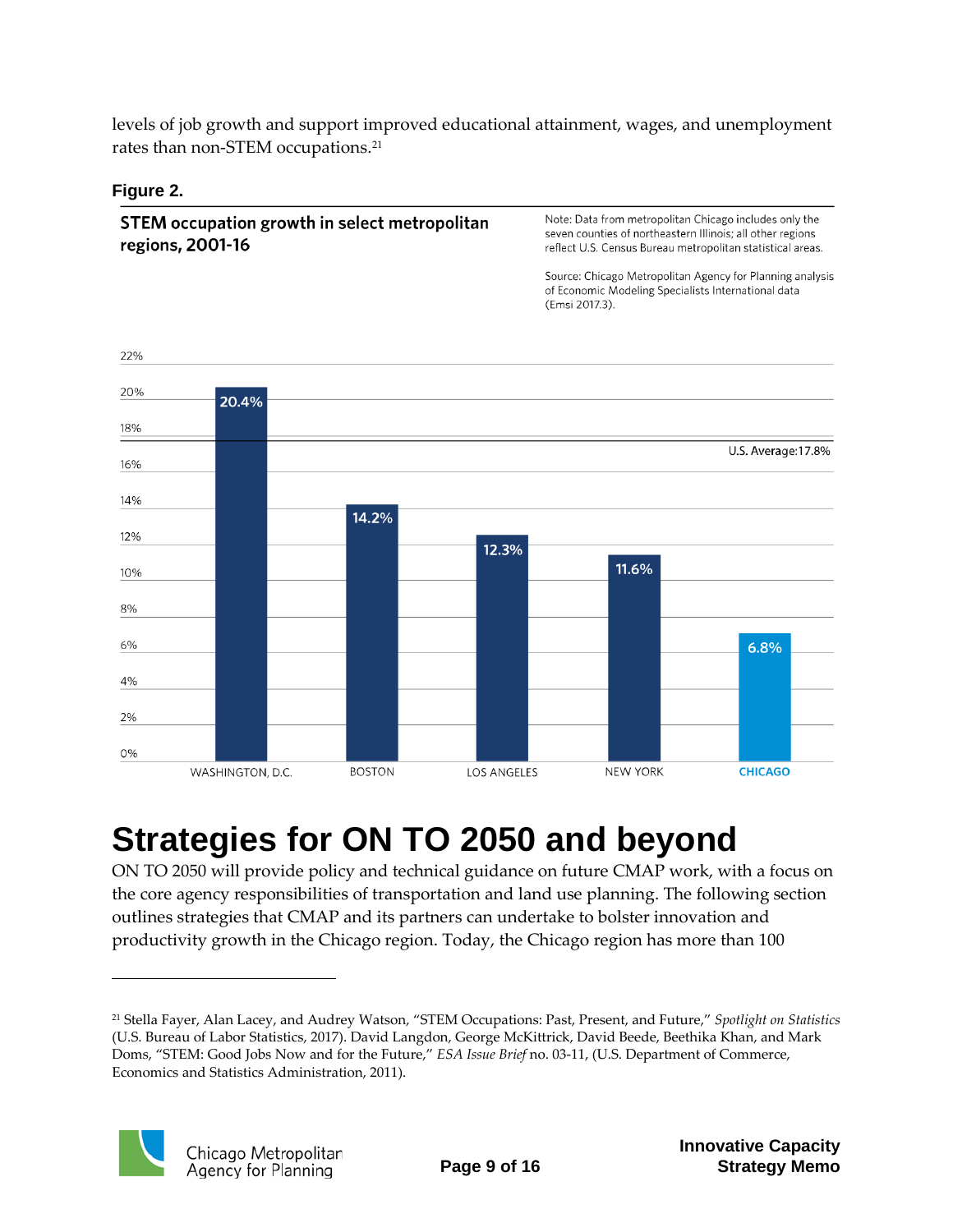incubators, 300 corporate research and development centers, and launches approximately 275 new digital startups every year.[22](#page-9-1) Substantial progress has been made since GO TO 2040 to improve the region's ability to generate and develop new ideas. With adoption of ON TO 2050, additional actions should focus on aligning and improving initiatives already underway to create value through the innovation process.

Both the quality of an innovation and the extent to which it is used determine the impact it will have on the economy. For a wave of innovation to drive economic growth, advances need to spread across multiple sectors, attract additional business investment, and translate into higher productivity. Innovation policy has frequently focused more on spurring new ideas than on expanding their diffusion and adoption. Customary strategies include support for basic scientific research, intellectual property rights, access to financing, and commercial development.

However, other local and regional strategies can build from this foundation to spread and leverage new innovations for economic growth. Current institutions, programs, and policies should be tailored to support viable startup and young companies attempting to scale, as well as the adoption of innovations more broadly among incumbent businesses. While this strategy memo includes a number of new and existing CMAP activities, advancing some strategies will require entities other than CMAP to take the lead.

Multiple ON TO 2050 projects articulate recommendations that support a more resilient region, advance prudent use of limited resources, and promote shared economic prosperity in all areas of the region. Complementary strategy papers address topics such as the regional economy, human capital, inclusive growth, infill development, and municipal capacity.<sup>[23](#page-9-2)</sup>

#### <span id="page-9-0"></span>*Pursue regional coordination for economic development*

The Chicago region's innovative capacity is both a condition and a consequence of broad economic development. The new technologies and efficiencies that enable growth are generated by the private sector, but can be supported through public policy. Research continues to refine how the public sector can best support an innovation and entrepreneurship ecosystem. However, poor business conditions and inadequate public investments can clearly suffocate the commercialization of new technologies and processes. Fostering, retaining, and attracting innovation necessarily begins with pursuing strong regional economic development.[24](#page-9-3) The public sector plays a vital role in spurring market-driven innovation by providing high-quality

<span id="page-9-3"></span><sup>24</sup> CMAP ON TO 2050 strategy memo, "Regional Economic Development," 2017, [http://www.cmap.illinois.gov/onto2050/strategy-papers.](http://www.cmap.illinois.gov/onto2050/strategy-papers)



<span id="page-9-1"></span><sup>22</sup> World Business Chicago, *Annual Report*, 2016[, http://www.worldbusinesschicago.com/wp](http://www.worldbusinesschicago.com/wp-content/uploads/2017/06/WBC-Annual-Report-2016.pdf)[content/uploads/2017/06/WBC-Annual-Report-2016.pdf.](http://www.worldbusinesschicago.com/wp-content/uploads/2017/06/WBC-Annual-Report-2016.pdf)

<span id="page-9-2"></span><sup>&</sup>lt;sup>23</sup> See CMAP ON TO 2050 Strategy Papers[: http://www.cmap.illinois.gov/onto2050/strategy-papers.](http://www.cmap.illinois.gov/onto2050/strategy-papers)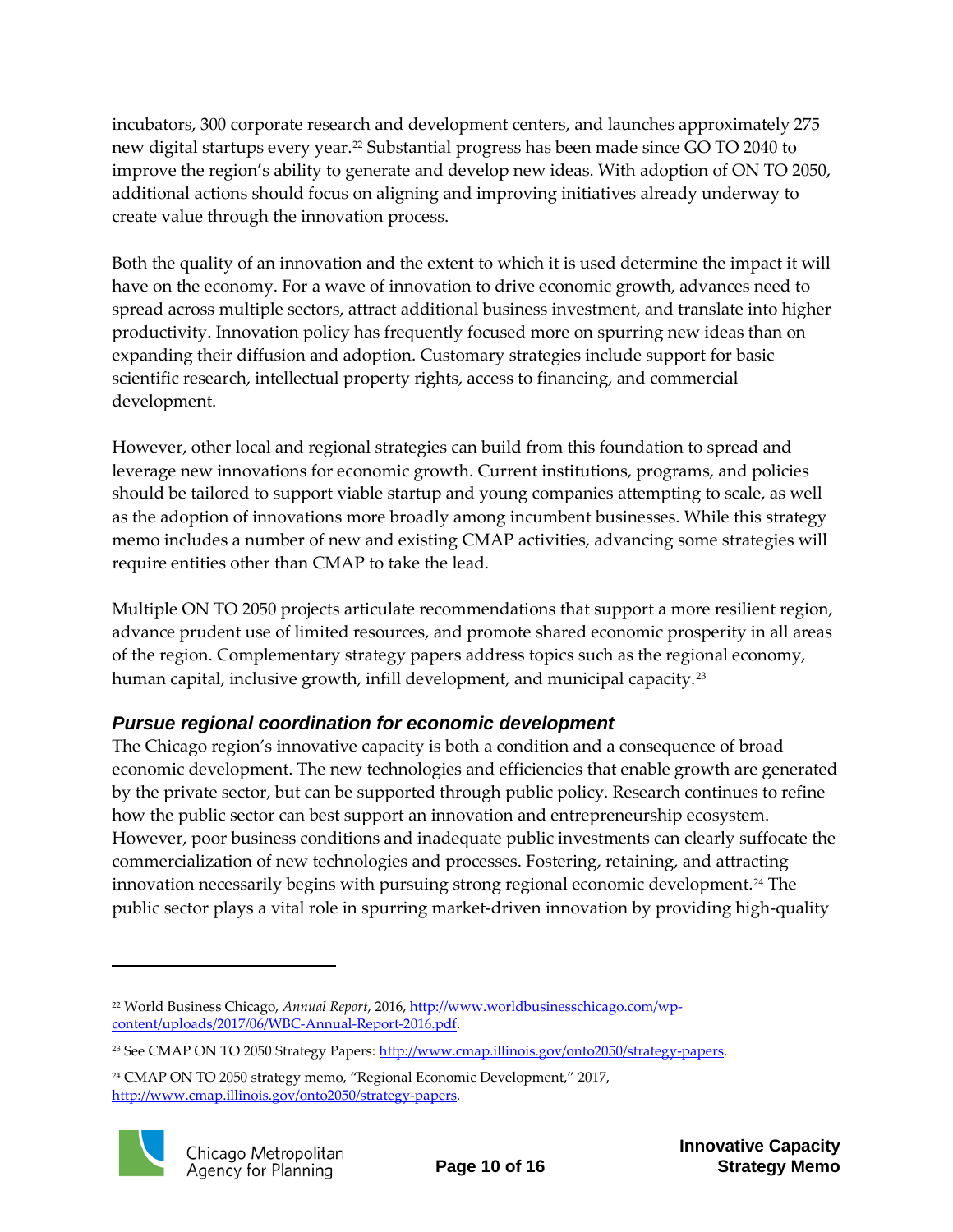training and education at all levels, building the infrastructure needed for a modern economy, and supporting basic scientific research.

Economic development efforts achieve the most when municipalities, counties, and other partners work together across jurisdictional borders. The region's innovative capacity depends on our competitive advantages in human capital and transportation infrastructure, which extend across the region. Rapid innovation and robust investment requires coordinated economic development activities aimed at preserving the region's location advantages and ensuring efficient governance. The Chicago Regional Growth Corporation (CRGC) is an important first step toward collaboration among the various economic development organizations of Cook, DuPage, Kane, Kendall, Lake, McHenry, and Will counties and the City of Chicago.[25](#page-10-1) CMAP and partners should support efforts to enhance coordination at the regional level, through CRGC and other entities. The ON TO 2050 plan will highlight the role CMAP can play in convening regional stakeholders and providing for appropriate data and analysis.

#### <span id="page-10-0"></span>*Leverage location advantages in workforce and transportation infrastructure*

Innovation policy must build on the region's extensive transportation network, supply chain access, talent pool, high quality of life, and existing research and development resources. These regional assets will be key determinants in any efforts to capture the performance and productivity benefits of new advances. Regional and sub-regional planning can better take into account the region's innovative capacity, leveraging existing assets to spur economic development and growth.

The importance of the region's freight network and other infrastructure assets will only grow as innovative trends like agile supply chains take root in the economy[.26](#page-10-2) The existing industry mix in the region -- including transportation, distribution, and logistics -- offer opportunities to develop new innovations, drawing on assets not present in other regions. Yet, related investments are not necessarily coordinated with regional economic development efforts. As a result, CMAP and other transportation funders must invest in a modern, multimodal transportation network to preserve its position as a destination for related experimentation and creativity. CMAP and partners should ensure access to high-quality transit for lower income residents who need affordable modes of transportation to reach education and employment opportunities.

Additional strategies should leverage the region's institutions of higher education and research. While their primary output is talent not technology, universities and community colleges have extensive resources for supporting economic growth through the retention of viable commercial

<span id="page-10-2"></span><sup>26</sup> CMAP ON TO 2050 memo, "Alternative Futures: Transformed Economy," 2017, [http://www.cmap.illinois.gov/onto2050/futures/economy.](http://www.cmap.illinois.gov/onto2050/futures/economy)



l

<span id="page-10-1"></span><sup>&</sup>lt;sup>25</sup> Cook County, "Chicago Regional Growth Initiatives," 2013, [https://www.cookcountyil.gov/content/regional](https://www.cookcountyil.gov/content/regional-initiatives)[initiatives.](https://www.cookcountyil.gov/content/regional-initiatives)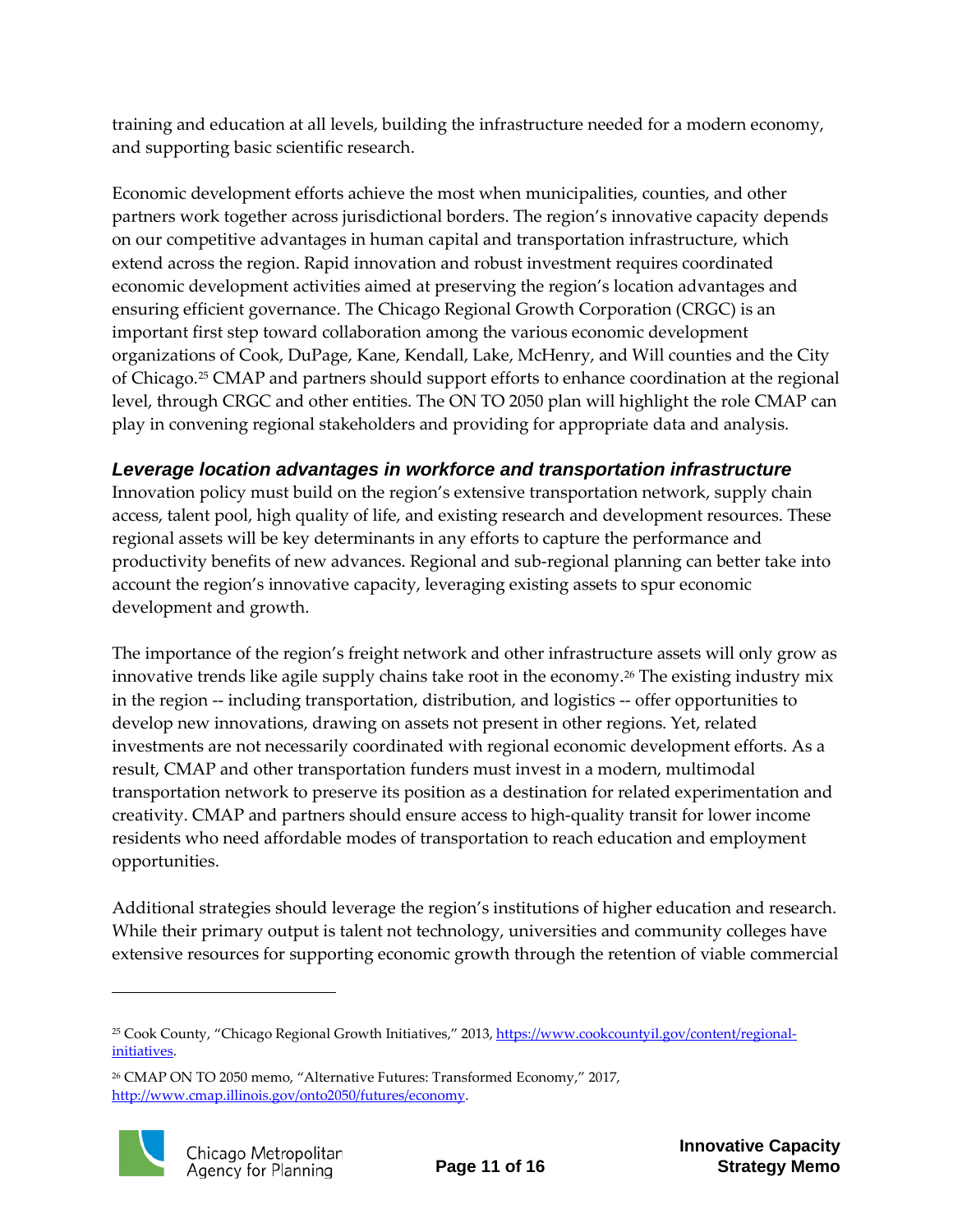startups and local efforts to build inventive talent. Many R&D-intensive firms further benefit from proximity to institutional assets, including specialized research, data resources, analytical and faculty expertise, and business counseling services. The State of Illinois should provide robust and reliable public funding for higher education, which is crucial for cultivating, retaining, and attracting innovative talent and businesses to northeastern Illinois.

The region's national laboratories and other research institutions likewise offer exceptional opportunities for leveraging existing assets and economic strengths for economic development. In partnership with these institutions, economic developers should pursue strategies to connect such resources to regional firms and investors. As a regional growth strategy takes shape, CMAP and partners should emphasize objectives that draw on these unique assets not present in other regions. These objective should include higher rates of research and development investments, commercialization activities among existing businesses, and the creation of new businesses. CMAP and partners should especially support institutions and relationships that provide services to small and medium-sized enterprises lacking access to their innovation ecosystems and financing.

#### <span id="page-11-0"></span>*Ensure efficient, responsive governance within the region*

Financial and regulatory incentives can reduce the cost of research and development, and help to improve the financial feasibility of innovative projects. In assessing the appropriateness of such incentives, local and state officials should consider overall community gains and regional goals. In today's environment of constrained resources, CMAP and partners encourage performance-based approaches whenever possible in the development and evaluation of plans, policies, and programs regarding economic development. The State of Illinois and some local governments may need to adopt governance reforms that regularly determine program outcomes, performance relative to goals, and trade-offs of using resources for an incentive program instead of other public investments. CMAP research could include examining national best practices and assessing existing programs -- such as investments in the form of tax credits and incentives -- intended to promote innovation.

The Chicago region's innovative and entrepreneurial performance is undermined by persistent state and local fiscal uncertainty. Addressing weak spots in the larger business climate and competitiveness would support the dense, dynamic economic activity that spurs innovation. State and local governments must find sustainable political agreements on how to ensure a balanced mix of revenue, stabilize budgets, and modernize the tax code. CMAP and partners should encourage planning that prioritizes revenue and information sharing, coordinated business attraction and retention initiatives, and multijurisdictional infrastructure investments. Where appropriate, consolidation of local governments could improve governance, reduce overhead costs, and increase the efficiency and quality of service delivery. The state's tax code can be modernized by expanding the sales-tax base to include additional services, phasing out the assessment classification in Cook County, and other strategies that align tax policies with regional and local economic development goals.

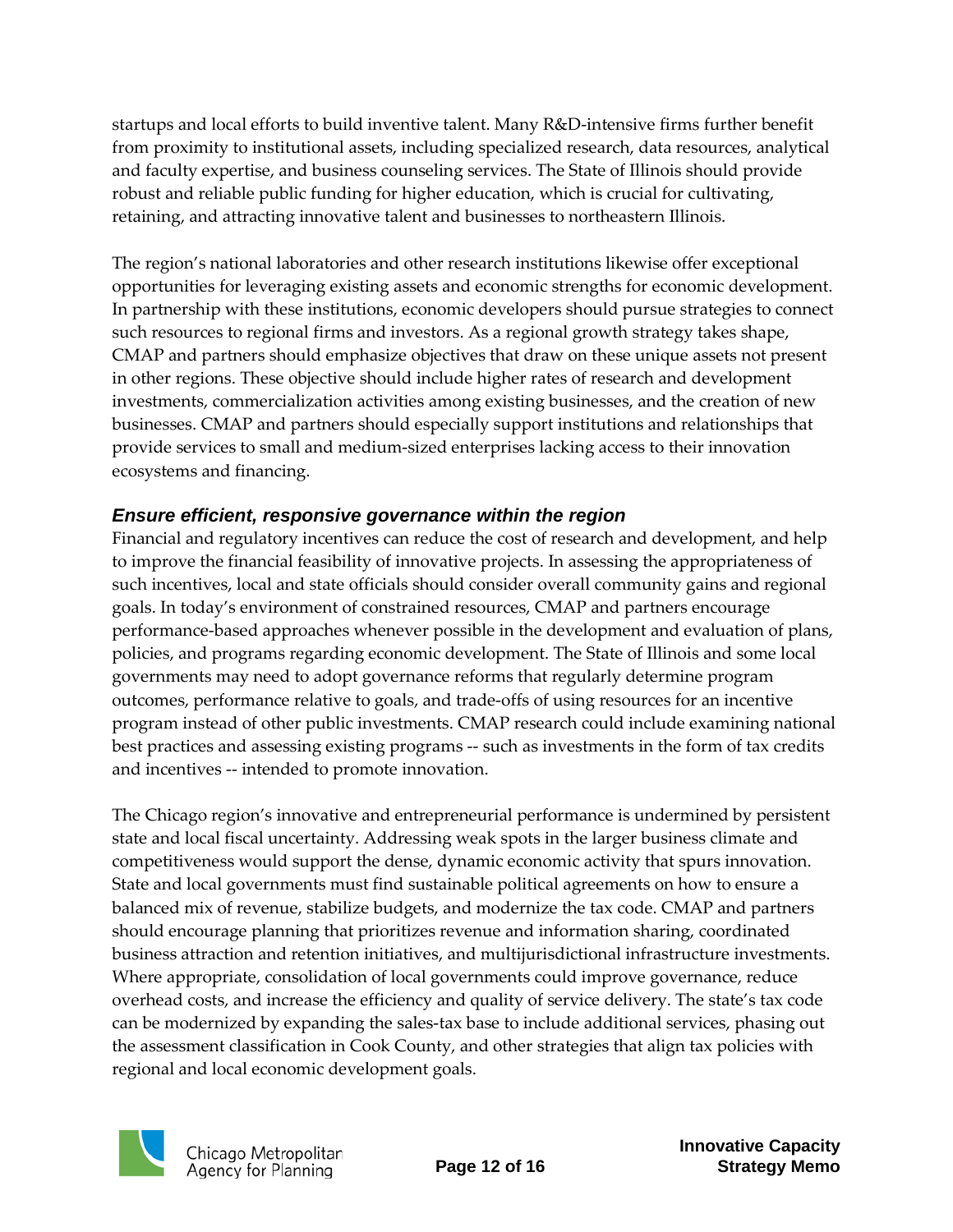#### <span id="page-12-0"></span>*Establish stronger metrics of regional innovative performance*

Sound measurement of innovation is crucial for evaluating the efficiency of public policies and programs, and assessing its contribution to achieving regional objectives. Yet, the indicators currently available do not adequately account for the full role innovation and entrepreneurship plays in today's economy.[27](#page-12-2) Numerous metrics have been developed to help regions position their innovative capacity relative to peers. These indicators typically focus on inputs to idea generation, such as R&D expenditures, venture capital, and STEM jobs.[28](#page-12-3) Due to data access and quality problems, measurements of outcomes -- the economic value of new-to-market or new-to-firm innovations -- remain underrepresented.<sup>[29](#page-12-4)</sup> The use of indicators overly focused on inputs can lead local and regional stakeholders to overlook the importance of rapid technology adoption and other, more subtle forms of innovations.<sup>[30](#page-12-5)</sup>

CMAP and partners should identify and communicate additional metrics and data sources for tracking innovative performance in the regional economy. Transparency and evaluation efforts require robust, accessible information regarding the public investments, regional industry trends, and business outcomes. Further analysis and improved indicators at the regional level may yield additional strategies to maximize metropolitan Chicago's innovative capacity. An initial step could be to establish stronger metrics of regional performance, such as productivity growth, university entrepreneurship, and private sector R&D investments. Effectively encouraging the investment and market incentives that foster innovation would help to maintain the region's comparative advantage.

#### <span id="page-12-1"></span>*Support initiatives to further grow and concentrate the region's traded clusters*

Increasing competition among metropolitan economies worldwide indicates that future economic growth will primarily occur in specialized industry clusters.[31](#page-12-6) The Chicago region maintains a highly diversified economy with significant relative concentrations in numerous traded clusters -- those selling products and services in markets outside of the region. A growing body of research shows that the efficiencies of industry specialization can generate various ecosystem benefits.[32](#page-12-7) These include dense supply chains that improve firm productivity

<span id="page-12-7"></span><sup>&</sup>lt;sup>32</sup> Porter, Michael E. "Location, competition, and economic development: Local clusters in a global economy." *Economic development quarterly* 14, no. 1, 2000: 15-34.



<span id="page-12-2"></span><sup>27</sup> Nightingale et al. "The myth of the science park economy."

<span id="page-12-3"></span><sup>28</sup> Organization for Economic Co-operation and Development, *Measuring Innovation: A New Perspective*, (Paris: OECD, 2010)[, http://www.oecd.org/innovation/strategy/measuring.](http://www.oecd.org/innovation/strategy/measuring)

<span id="page-12-4"></span><sup>&</sup>lt;sup>29</sup> Morelix et al. "The Kauffman Index of Growth Entrepreneurship."

<span id="page-12-5"></span><sup>&</sup>lt;sup>30</sup> Branstetter et al. "The case for an American productivity revival."

<span id="page-12-6"></span><sup>31</sup> CMAP ON TO 2050 strategy memo, "Regional Economic Development," 2017, [http://www.cmap.illinois.gov/onto2050/strategy-papers.](http://www.cmap.illinois.gov/onto2050/strategy-papers)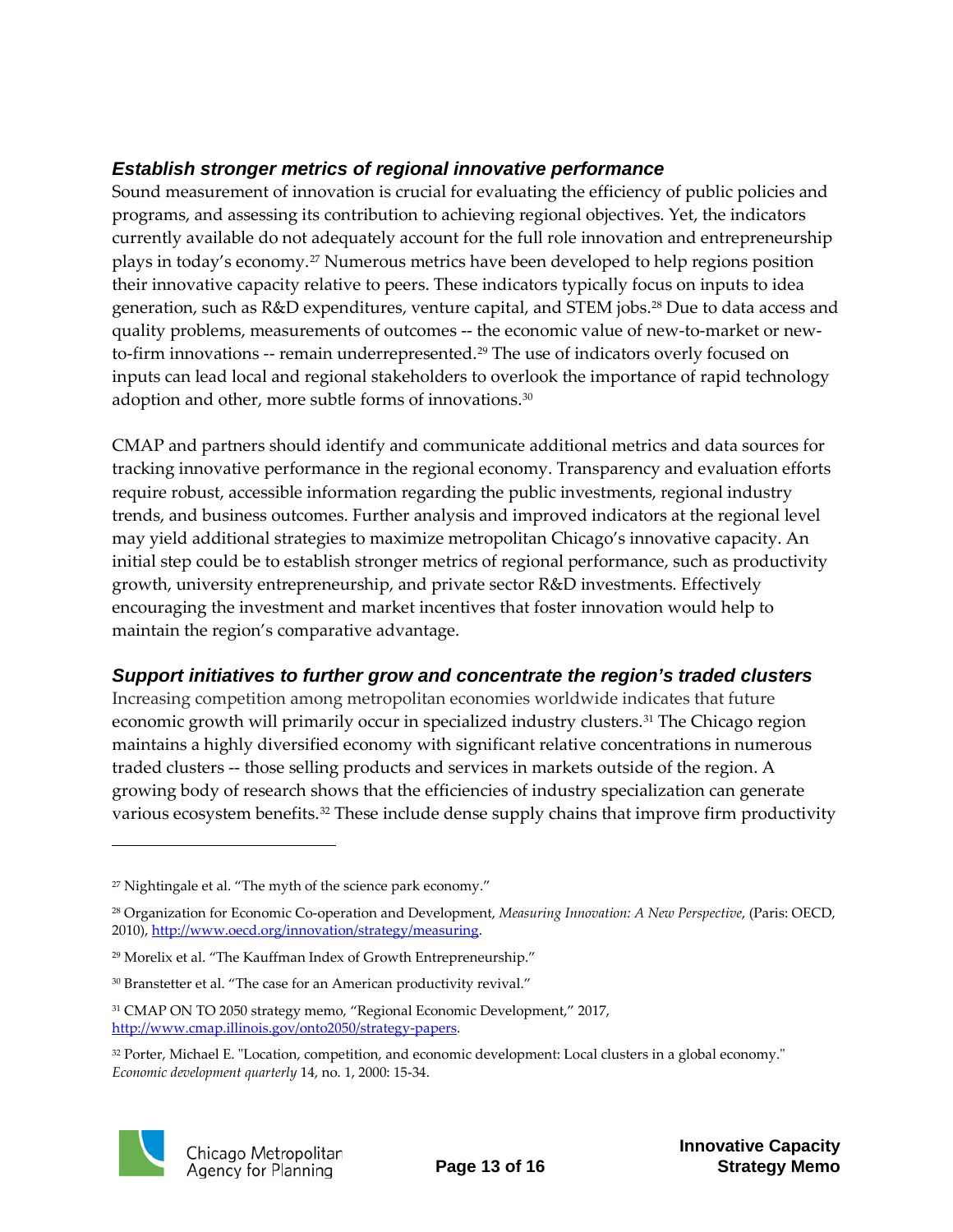and concentrated knowledge spillovers that fuel innovation. Increased competition and collaboration can occur on a variety of levels as workers and firms in close proximity learn from one another without incurring high costs. Firms in a cluster become better poised to anticipate trends and to adapt their operations by identifying and implementing innovations. As a result, specialized industry clusters support higher levels of patenting, startup activity, and employment growth.[33](#page-13-0)

#### **Figure 3.**



**INDUSTRY** Narrower than a sector - e.g., trucking.



**CLUSTER** Interdependent groups of firms and related institutions that gain benefits from their proximity and interactions.

CMAP and partners should continue to support cluster initiatives by articulating the benefits of closer collaboration and playing a role in convening coalitions like the Chicago Metro Metals Consortium or the recently established Chicagoland Food and Beverage Network. These cluster initiatives can pursue a range of coordinated strategies as led by the private sector. Additional actions may include efforts to address common workforce needs or fostering dense, specialized networks for sourcing supplies, talent, customers, early-stage financing, ideas, and services. Cluster initiatives can also play a primary role in communicating needs to local partners regarding sub-regional policy and planning activities. Related CMAP research could include the regional research and innovation capacity of specialized clusters, as well as their unique land use, transportation, and employment trends.

The Chicago region also has an interest in pursuing rapid technology diffusion and adoption to help capture competitive advantages in its specialized industries. Cluster initiatives could lead efforts to connect regional businesses to their respective innovation ecosystems and assist the dissemination of new technologies and processes. For example, the region's innovative capacity depends on more effectively connecting research and development investments to market opportunities. Emerging trends in industry and consumer demand offer substantial potential for those companies that invest in process and product innovations, as well as risks to those that do not. Navigating these trends could be a particular challenge for small and medium-sized enterprises (SMEs), which are key to building the region's innovative capacity and overall economic growth. Cluster initiatives could coordinate strategies that engage viable SMEs looking to scale and provide technical assistance to regional businesses on implementing new advances or reaching global markets.

<span id="page-13-0"></span><sup>33</sup> Mercedes Delgado, Michael E. Porter, and Scott Stern, "Defining clusters of related industries," *Journal of Economic Geography* 16, no. 1 (2015): 1-38.

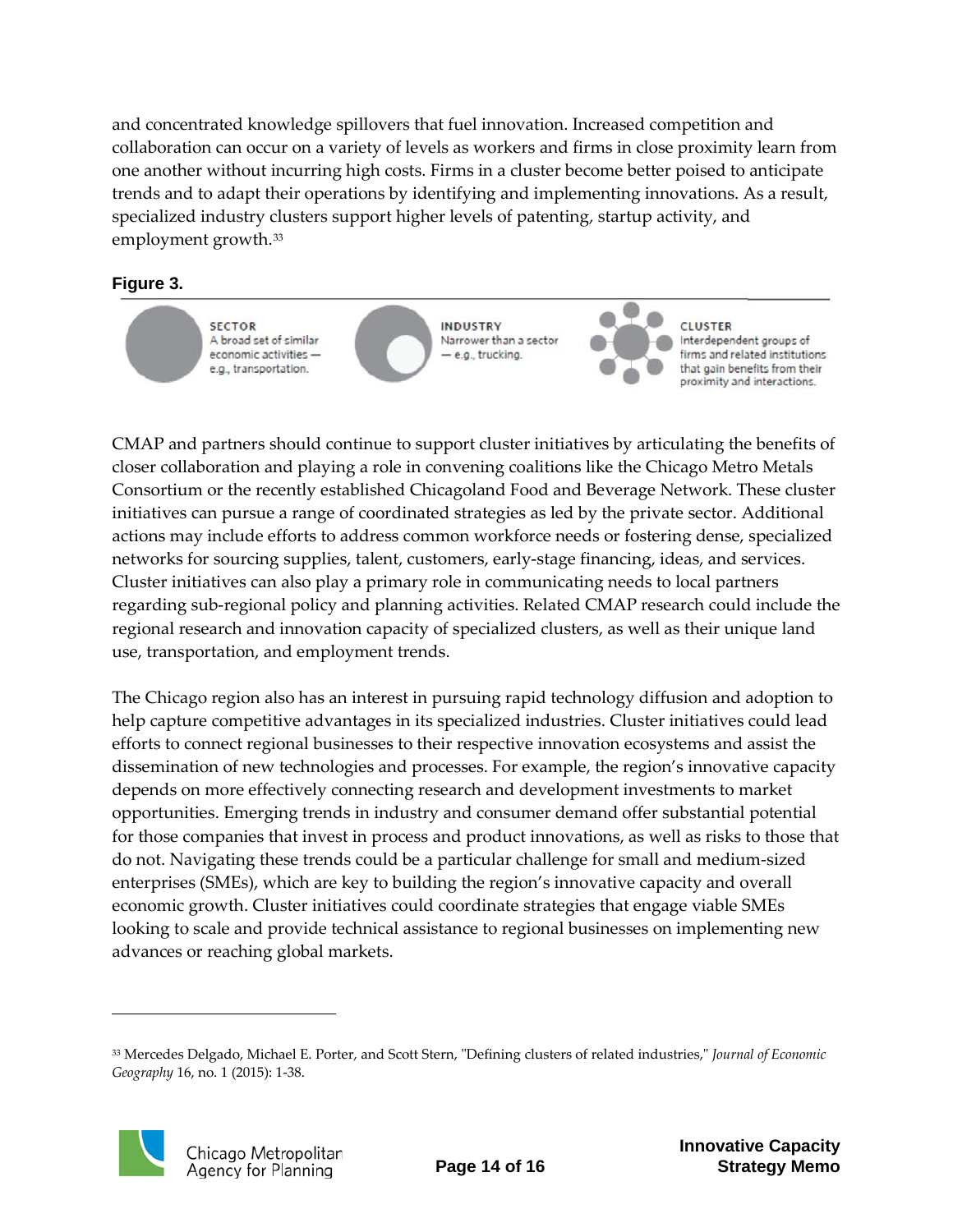#### <span id="page-14-0"></span>*Leverage economic assets as a leading hub of transportation innovation*

Cluster-based strategies spur innovative activity by leveraging existing assets to implement new-to-market or new-to-firm innovations. Available data suggests that regional firms in the transportation, distribution, and logistics cluster in particular benefit from the innovative advantages of participating in a cluster.<sup>[34](#page-14-2)</sup> The Chicago region -- the preeminent North American intermodal freight hub -- has a dual concentration in manufacturing and freight industries, employing a skilled and specialized workforce of more than 670,000 workers.<sup>[35](#page-14-3)</sup> Access to this workforce and to global supply chains underpins a constellation of headquarters and plants of major vehicle manufacturers, from aerospace to passenger automotive to construction and mining equipment. Alongside production, the Chicago region has high concentrations in business-to-business services, including engineering, supply chain and logistics consultancy, analytics, product support, and transportation arrangement. These enterprises have supported the growth of business administration, technological, and scientific expertise in the region's universities, national laboratories, and corporate research and development centers.

CMAP and partners should identify strategies to cultivate economic activity that foster the region's position as a leading hub of innovation and scientific development in transportation, distribution, and logistics. The region's unique industry mix and location advantages offer uncommon, yet underutilized potential for research and development in these industries. Economic developers, research institutions, and private enterprises should seek out new partnerships to leverage these existing assets and preserve the Chicago region's standing as a destination for related innovation. CMAP can assist in these efforts by helping to convene coalitions around these industries and supplying analysis on their infrastructure, land use, innovation, and employment trends.

#### <span id="page-14-1"></span>*Pursue inclusive growth by promoting entrepreneurship and prioritizing occupations that offer pathways for upward mobility*

Human capital will always be the primary driver of next-generation ideas, the key to implementing those ideas, and the hardest regional asset to replicate.<sup>[36](#page-14-4)</sup> Ongoing waste of people's ingenuity and knowledge encumbers the Chicago region's innovative capacity, and thus slows economic growth. Strengthening the regional economy will require developing inclusive strategies that can enhance our high-quality labor force and catalyze productivity growth. Key among these strategies are ensuring that low-income and minority populations have better access to education and employment opportunities.

<span id="page-14-4"></span><sup>&</sup>lt;sup>36</sup> CMAP ON TO 2050 strategy memo, "Human Capital," 2017, [http://www.cmap.illinois.gov/onto2050/strategy](http://www.cmap.illinois.gov/onto2050/strategy-papers)[papers.](http://www.cmap.illinois.gov/onto2050/strategy-papers)



<span id="page-14-2"></span><sup>34</sup> CMAP report, "Metropolitan Chicago's Freight Manufacturing Cluster: A Drill-Down Report on Innovation, Workforce, and Infrastructure," 2013, [http://www.cmap.illinois.gov/economy/industry-clusters/manufacturing.](http://www.cmap.illinois.gov/economy/industry-clusters/manufacturing)

<span id="page-14-3"></span><sup>35</sup> CMAP analysis of Economic Modeling Specialists International data (Emsi 2017.3). See also: CMAP, "The Freight-Manufacturing Nexus: Metropolitan Chicago's Built-in Advantage," 2013, [http://www.cmap.illinois.gov/documents/10180/27283/Freight-Manufacturing-Nexus-8-6-13-1.pdf/16f3459b-05af-](http://www.cmap.illinois.gov/documents/10180/27283/Freight-Manufacturing-Nexus-8-6-13-1.pdf/16f3459b-05af-4eac-af71-f9a8f18f7bc2)[4eac-af71-f9a8f18f7bc2.](http://www.cmap.illinois.gov/documents/10180/27283/Freight-Manufacturing-Nexus-8-6-13-1.pdf/16f3459b-05af-4eac-af71-f9a8f18f7bc2)